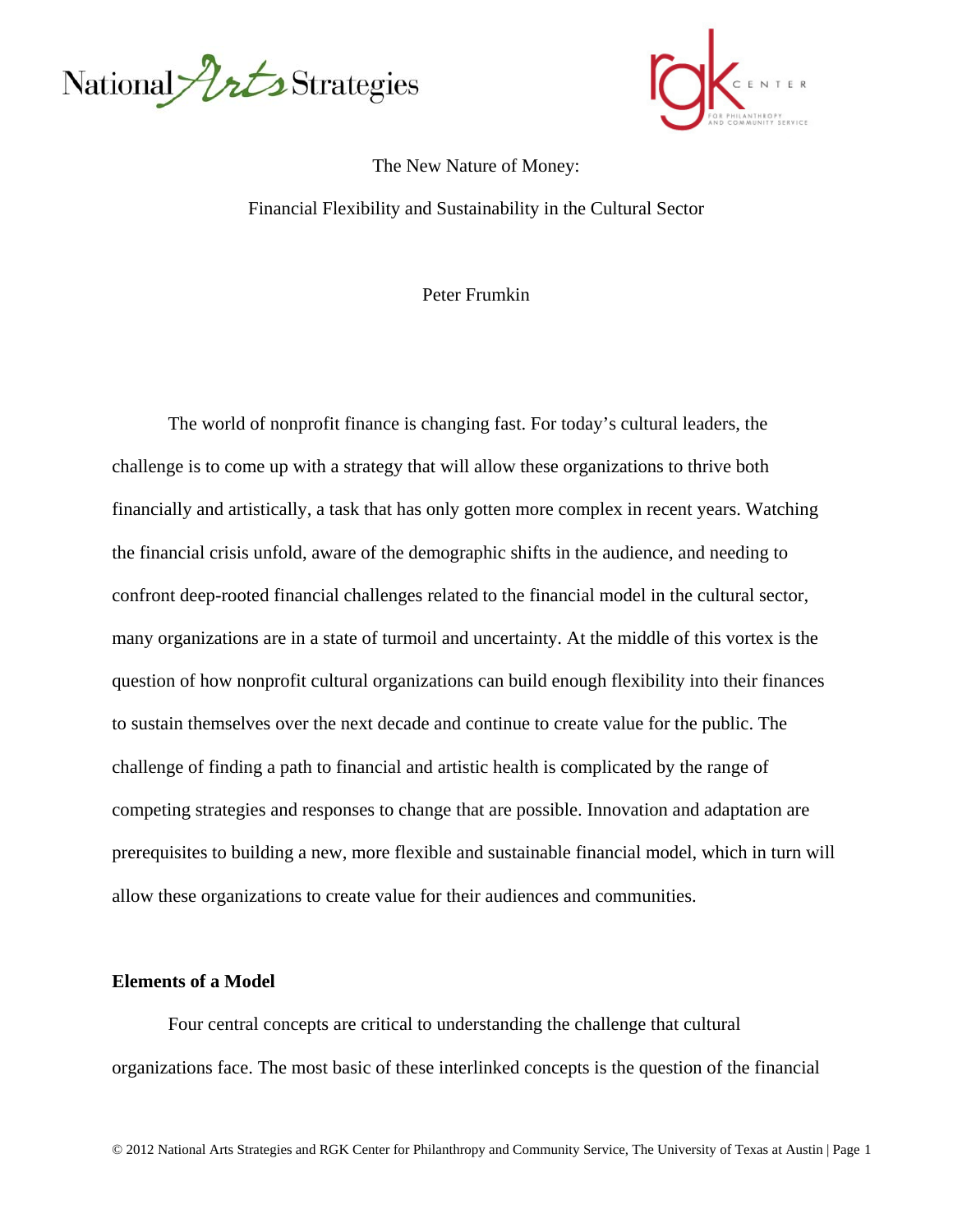



model that supports the organization, and the most critical is the issue of value creation for the public. Linking them are two central ideas of financial flexibility and sustainability. To organize the argument that follows about the centrality of flexibility and sustainability to the future of the cultural sector, it is useful to define all the elements of the model and then consider the factors that shape the ability of cultural organizations to actually improve their financial position and, in the process, improve the likelihood that they create meaningful and lasting social value.

### *Designing the enterprise*

 What are the dominant financial models in the cultural sector today? One recent study argued that there were ten different funding models in the nonprofit sector based on differences in the sources of funds, types of decision makers, and motivations of the decision makers. In the case of cultural organizations, range of models is far more constrained. In fact, there are really two main models based on the nature of the customer. It is important to note that nonprofit organization generally differ from for-profit companies because they do not always sell their services to the persons who will ultimately consume the service. In many cases, an individual or institutional donor pays for a service that is consumed by someone else. This is rarely the case in the business world where buyers and users are one and the same. One challenge for nonprofit organizations – and this is especially the case with cultural groups– is knowing how good their service is when the persons consuming it and relying on it are not the ones that have to pay the full cost of production. Without a clear market feedback mechanism, nonprofits often spend large amounts of time convincing donors that the work they do for others does in fact matter and deserve support.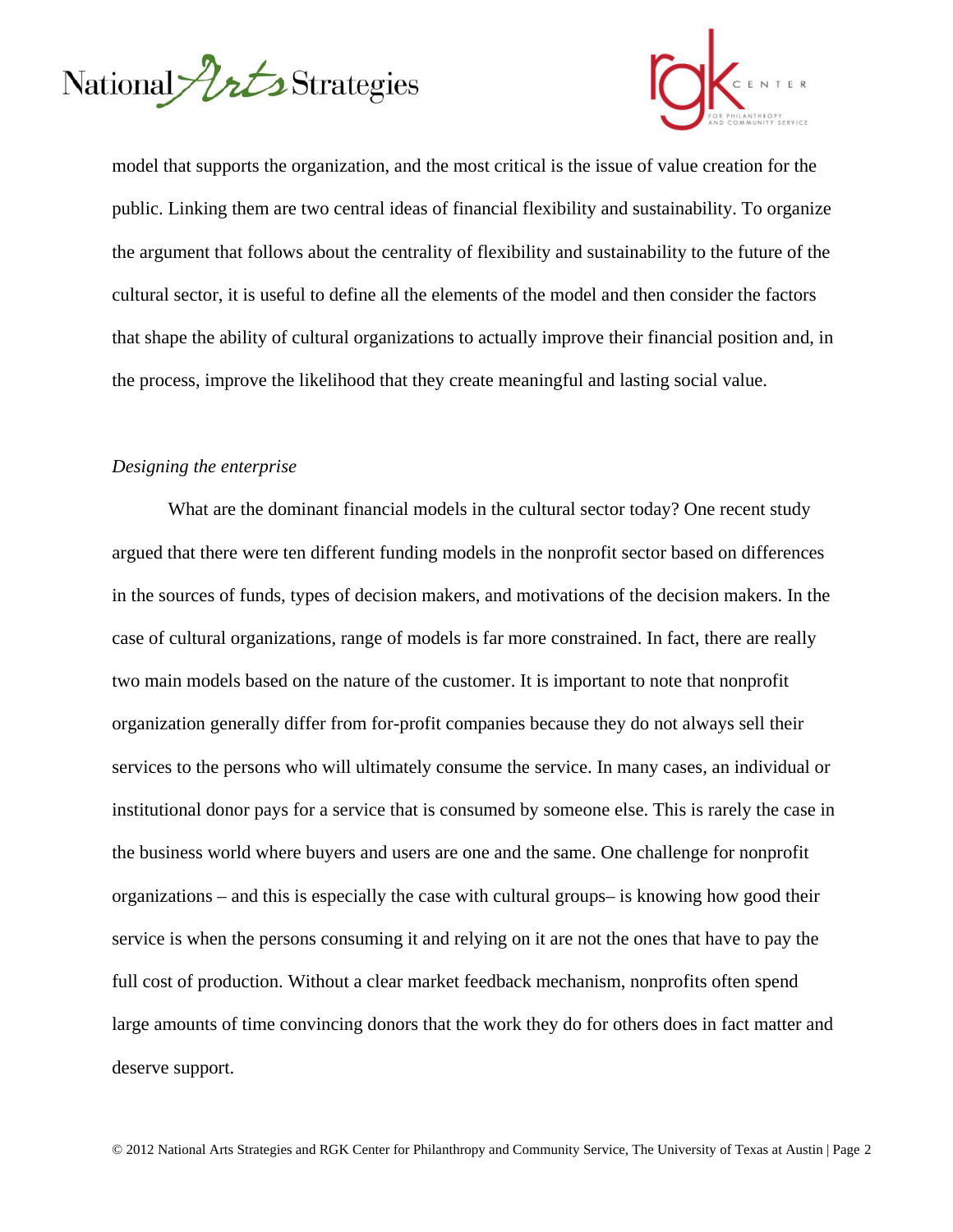



The lack of a consistent, unitary buyer-consumer turns out to be a key starting point for understanding the different kinds of financing models that populate the cultural sector today. Some organizations have completely separated the buyers from consumers by having donors subsidize the production of cultural programming so that they can be enjoyed by others. The purely or largely donative organizations simply cannot get the consumers of the arts and culture to pay the costs of production, and as a result look to patronage from individual donors, foundations and corporations to cover the shortfall between the price the consumer will pay for the experience offered and the real costs of delivering programs. Organizations devoted heavily to arts education for disadvantaged populations are often closest to the pure form of donative financial models. At the other end of the spectrum are presenting organizations that are extremely disciplined about what they will and will not do based on audience demand. These more commercial organizations study carefully what their audience wants to see and then delivers this to them, while requiring them to pay for their experience. Many performing arts centers have taken this road and now book shows based on a tough calculation of which productions are likely to generate a profit or at least break even. The quest for cash flow positive productions has led some venues to even accept money – "enhancement funding" – from investors to present material that will later go on to larger venues, but that needs to be test marketed in "safe locations" away from the limelight. This funding guarantees a minimum sum of gate receipts and makes these productions attractive to the more commercially minded.

 In between the purely donative and purely commercial financial models lie the vast majority of cultural organizations in America. They may generate some income from ticket sales and other commercial activities, but they still depend on donors to provide a supplement that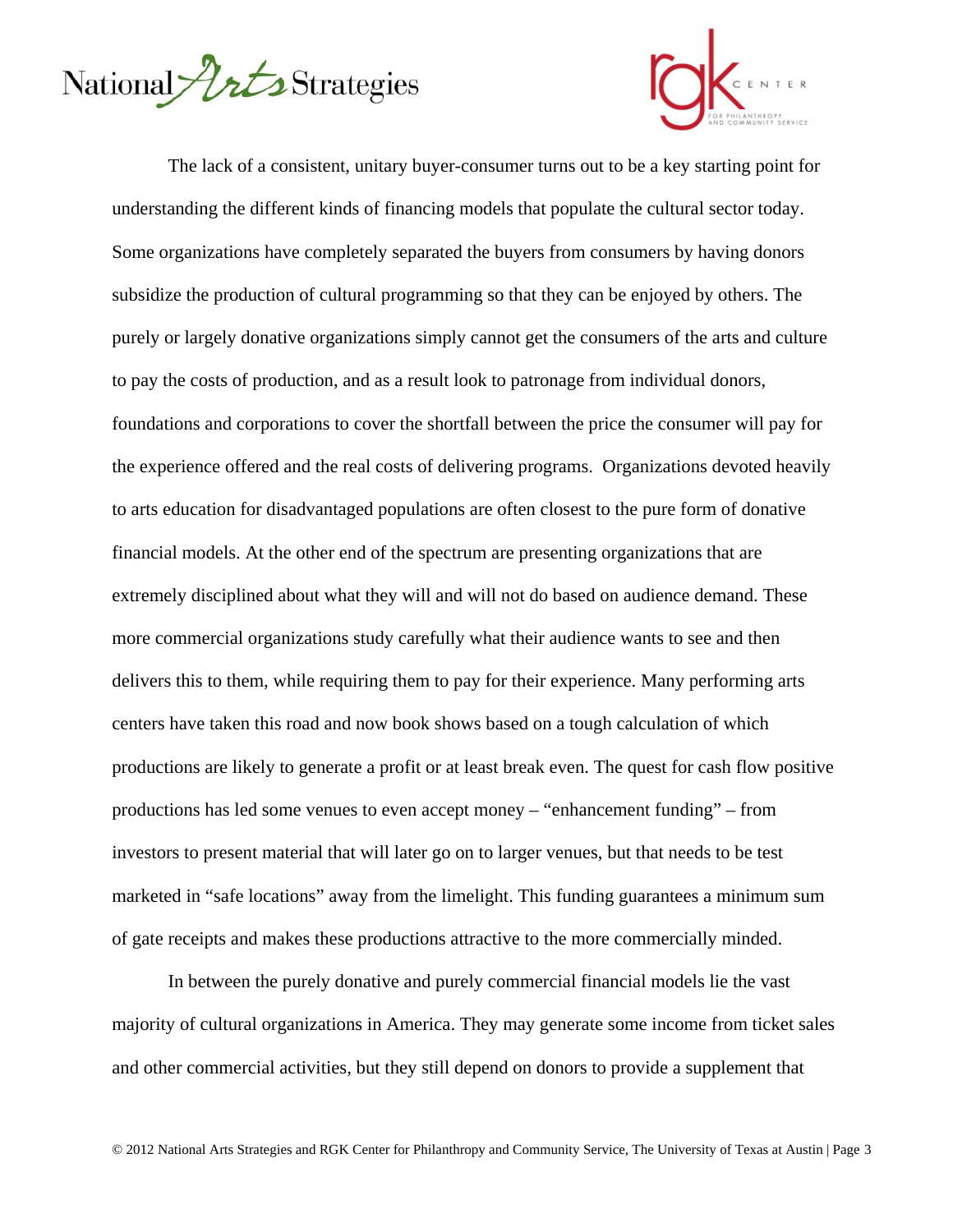



allows them to do their work. This mixed financial model takes on many different shapes, depending on the type of cultural product being produced and the local conditions within which the organization operates. The main choice in funding models is rarely if ever at the extremes of the continuum stretching from donative to commercial, but rather in the complex choices and tradeoffs that are made in the middle. Compromises between programmatic and business decisions abound in this space. The relative power of market considerations and economic considerations changes over time as the underlying financial position of the organization worsens or improves. There are times when the production of niche programs is supported by understanding patrons. There are also times when hard-nosed decisions about programming must be made based on what will sell, especially if the organization is operating with little money in reserve.

 The kind of financial model at play is just one driver of value creation in a cultural organization. The two other main elements of the model advanced here lie at the center of Figure 1 below. Of special interest are the concepts of financial flexibility and sustainability, which turn out to be closely related to one another. By financial flexibility we do not mean the ability of cultural leaders to perform gymnastic moves with financial statements in hand. Instead, the idea of flexibility comes down to the capacity of an organization to adapt and endure in light of changing organizational imperatives and environmental conditions. Few cultural organizations can afford to remain static over long periods of time as tastes change, as funders enter and leave the scene, and as community around the organization changes. Instead, cultural leaders are constantly challenged to adapt and evolve their organizations to the shifting reality that they confront each and every day they go to the office.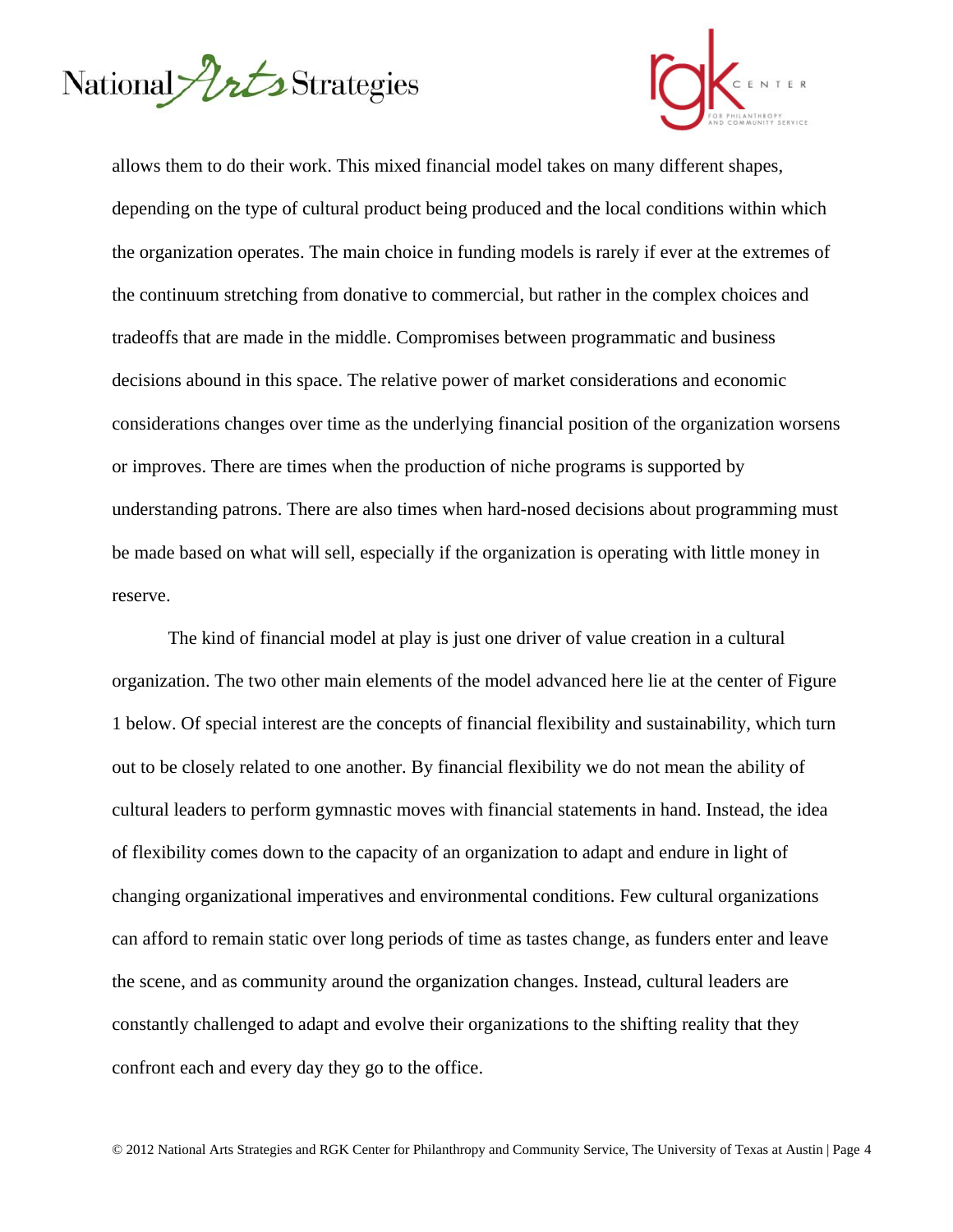



# *Flexing the enterprise*

 Financial flexibility is more than just adaptability. It also comes down to designing the financial model of an organization in a way that allows for enough slack to deal with the regular boom and bust cycles in the world of culture. When it is the best of times, financial flexibility allows an organization to accumulate surpluses and expand programs. In troubled times, an organization that has flexibility will be able to contract and streamline its operations to address the changing reality on the ground. Financial flexibility also gives an organization important freedom to respond to changes in the environment, especially when economic conditions worsen or when new opportunities for growth and expansion present themselves. Freedom from worrying about how to meet payroll and freedom to try new and risky projects are important drivers of value creation in the cultural sector. Just as importantly, flexibility is ultimately linked to the idea of sustainability.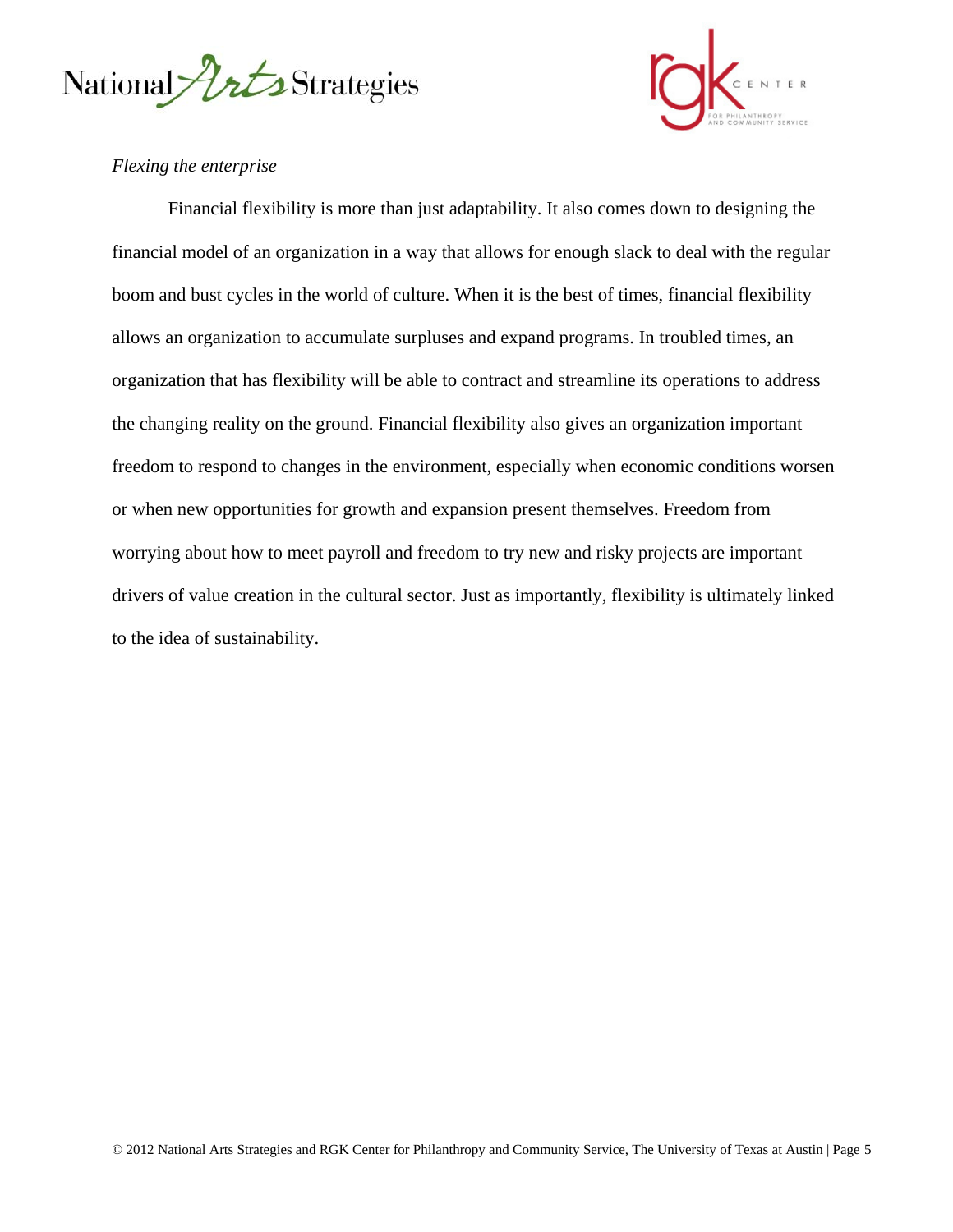



Figure 1

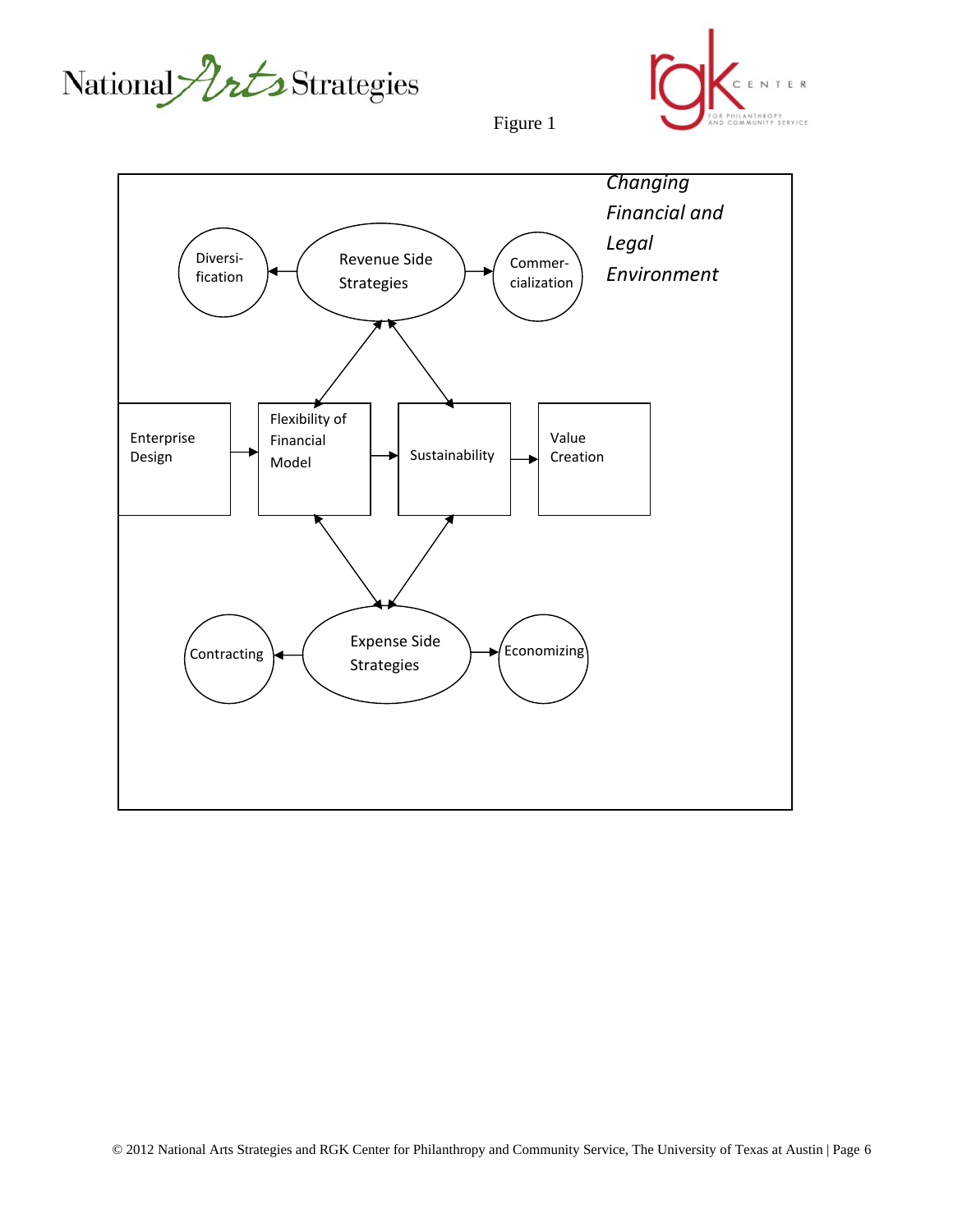



 What does flexibility in the cultural sector actually look like and how would one recognize it if one saw it? On the revenue side, consider a theater that received most of its income from a couple of local foundations. These grants are targeted and cannot just be used for general operating expenses, but instead must be used to launch new program initiatives, develop arts education and outreach efforts, and offer free or subsidized programming for the community. To make matters worse, tickets sales are way down and the theater has no real plan for turning this situation around because they are busy executing on the terms of their foundation grants. On the expense side, the group is running a small deficit and has few expenses other than salaries and benefits for full-time staff. Finally, the group has only three months of operating expenses in the bank. This is an organization not just in severe financial jeopardy, but one that has very little flexibility to make adjustments. Its revenues are concentrated and targeted, and it cannot make major changes on the expense side without firing core staff. It is not hard to see that this organization's long term sustainability is clearly at risk because it has so little cushion to draw upon and few opportunities to adjust should conditions worsen.

 Now consider a museum that is in a very different position. It has robust ticket sale revenue because it brings blockbuster shows through each year, and the museum shop is doing very well with a new line of umbrellas and pillows featuring the most noteworthy painting in the collection. It has a solid endowment that covers the salaries of the director and senior curators. It receives an evolving mix of corporate and foundation grants and is aggressive in its management of these institutional relationships, constantly bringing in and cultivating new prospects. The museum has 18 months of operating expenses in cash and generates a small surplus each year that allows it to plow funds into an account in the endowment that remains accessible in times of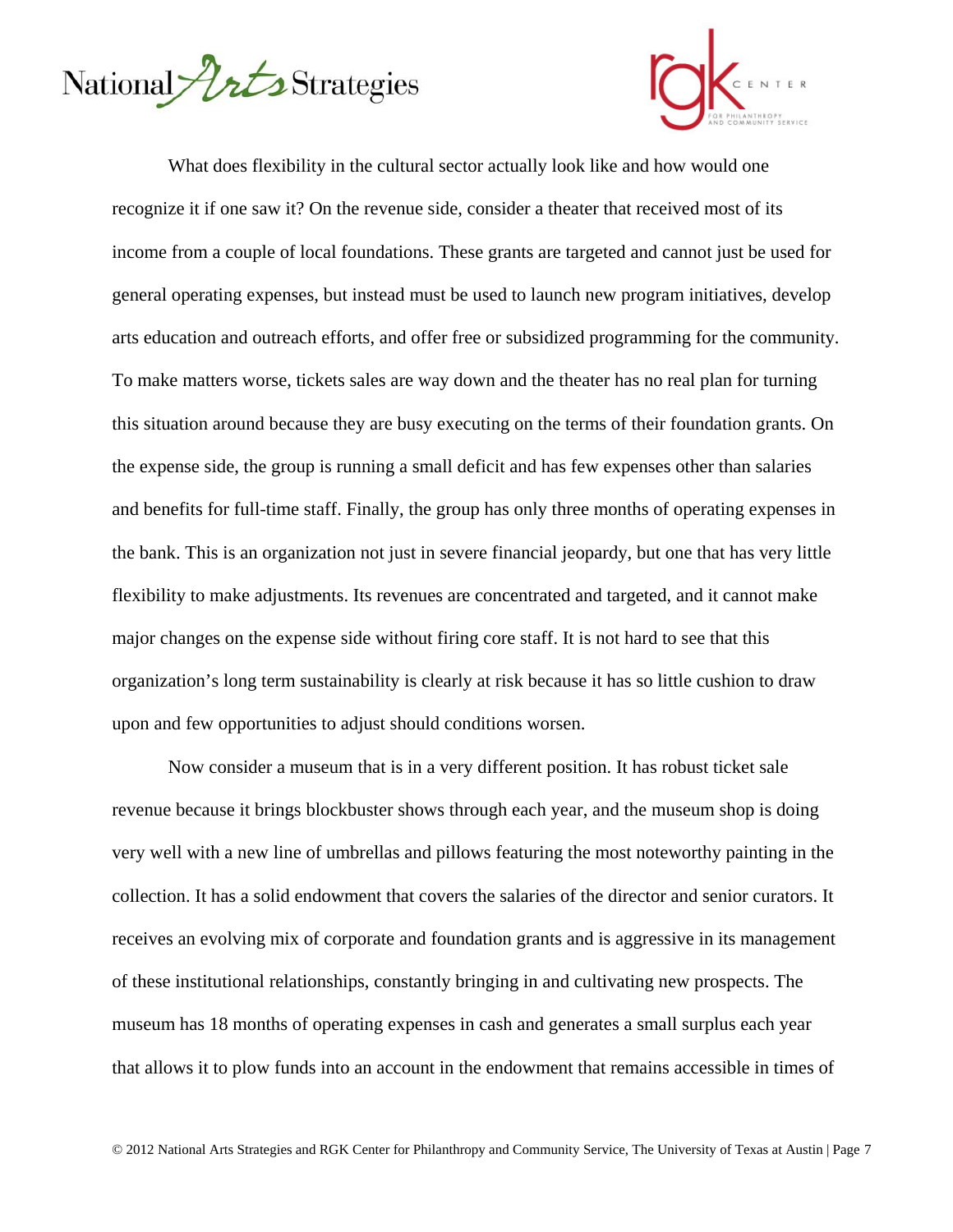



need. It also employs a large number of independent contractors who work on publicity, bookkeeping, security and other functions. Of course, this museum is in a far better financial position than the theater above. But what is less obvious is the fact the strength of its financial position is not a function just of its resources. It is a good position because of the flexibility of its financial model. Not only does it have many sources of funding, it has reserves and a set of expenses that it can adjust and control easily should conditions in the community change.

 In each of these two examples, financial inflexibility and flexibility is a marker of where the organization is likely headed, but it is also an indicator of what kind of culture and management approach is likely to dominate. When an organization is stressed due to little or no slack, it operates often in a state of fear, depression, or panic. New ideas are shelved, risks are avoided, and survival becomes the name of the game. In cases where there is flexibility, the organization's leaders can afford to take some chances, try new things, and make decisions based on their merits. Under such conditions, the culture is more likely to be entrepreneurial and optimistic, with new ideas flowing freely at the water cooler and at staff meetings. This turns out to be a very important difference. Flexibility also pushes the decision making horizon out. Choices are not made simply in terms of their short run budgetary implications, but instead on the basis of likely social value creation over the medium and long term. Not only is financial flexibility connected to wise decision making and predictive of operational sustainability, but also a foundation for success in delivering on mission.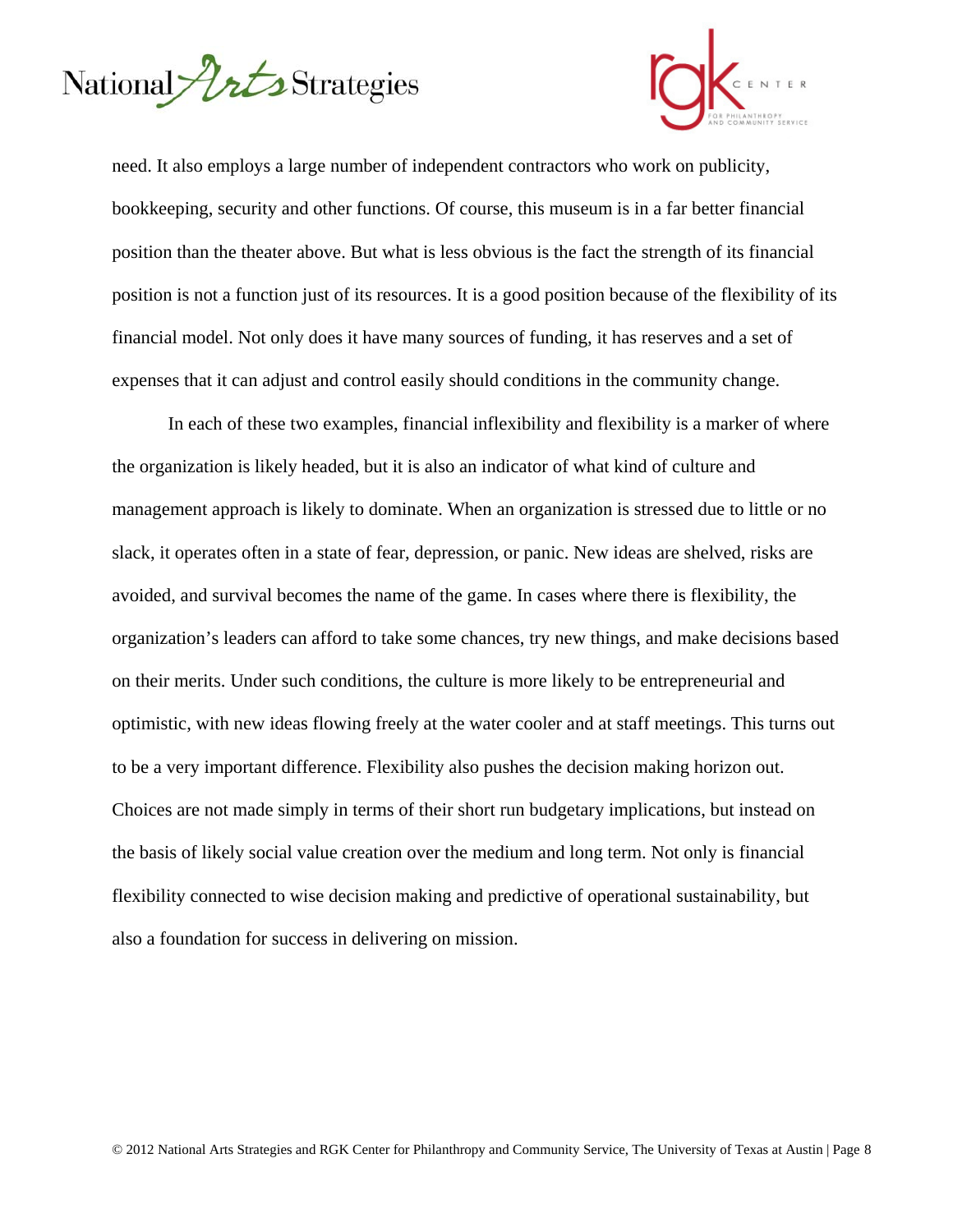



## *Sustaining the enterprise*

 Sustainability is linked to flexibility but is conceptually different. An organization is sustainable if it can endure over time. In a sector where over 200,000 of the roughly two million nonprofit organizations registered with the IRS are non-functioning and defunct, it is undeniable that failure in the nonprofit sector is widespread. Studies of the causes of unsustainability and failure have revealed that nonprofit organizations that go under do so because they do not adapt to shifting needs and evolving funding realities. Organizational missions become decoupled from their sources of support. This erodes internal operational capacity, which then makes execution harder. And a vicious cycle of poor performance, diminishing support, and irrelevance eventually drives the nonprofit into the ground. Not all nonprofits die slow deaths. Some are poorly positioned from the start and never really get off the ground. Others die sudden and violent deaths after founders walk away, administrators ruin the reputation of the agency by misappropriating charitable funds, or some programmatic failures hit the news.

 For cultural organizations, sustainability is a real challenge because so many cultural enterprises – such as opera – can only survive with substantial subsidies from patrons and supporters who are willing to give in a sustained manner. While many cultural organizations have endured for centuries thanks to the gifts of patrons, this does not mean that there are not better strategies for sustaining an organization over time. And in fact many groups have spent considerable time and effort working to find a way to create greater financial sustainability, precisely because the patronage model runs the inherent risk of collapsing should support erode or loyalty shift.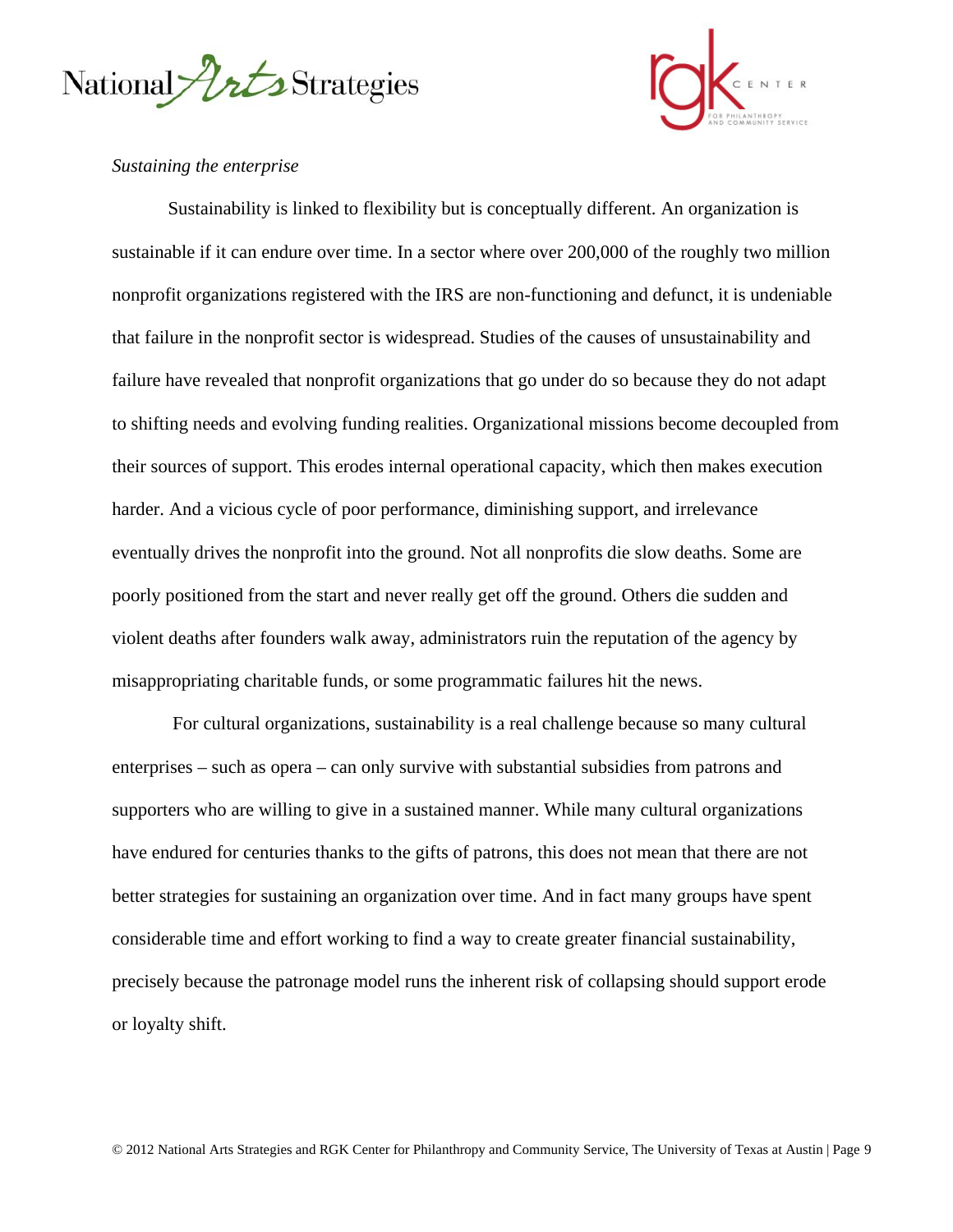



# *Creating value*

Understanding the kind of financial model in operation, the flexibility allowed by the model, and the long-term potential for sustainability are all important in determining the probability that a cultural organization will be able to produce value for the community. In the framework depicted in Figure 1, sustainability is not an end in itself, but only a way station on the path to social and artistic value creation. Of course, the question of what is of value is hotly contested in the cultural context, more than in many other areas of nonprofit activity. When an education program claims to create value, its assertion can be checked against the test scores of the young people it has served. When a clinic claims to create value, its work can be assessed based on the health outcomes of its clients and their pattern of recovery from illness. When a human service organization claims to prepare single mothers for work, the claim of value creation can be checked against the employment record of its clients after they complete the program. In a cultural organization, the claim to produce public value is much harder to measure and difficult to even define. Is the critical consideration artistic quality? Defined by whom? Or is the main determinant community acceptance and participation? Measured simply in terms of numbers? These are enduring questions for which there are no easy answers.

 The complexity of the linkage between financial models and value creation is exacerbated by the fact that the model in many ways determines the kind of value that will be produced, and at the same time the value produced by an organization will dictate the financial model it follows. There is thus a troubling circularity to the relationship, with a feedback loop bringing funding and value creation into permanent and ever evolving contact. For example, when a group is producing programming that wins critical praise and recognition but fails to win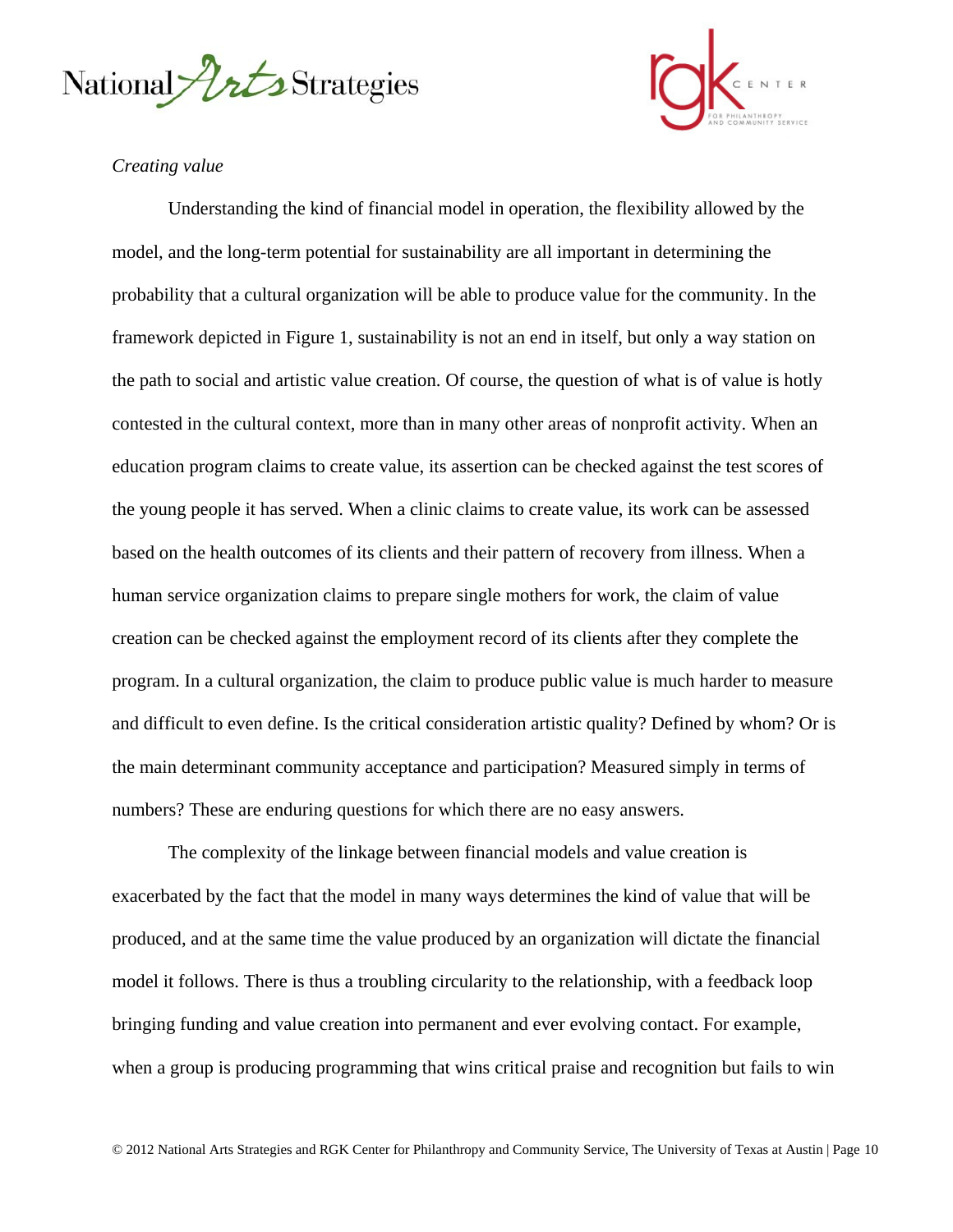



a large audience, the support of donors will become essential. They will need to override the market response and pay for the production of art for which there is limited demand. On the other hand, when a group has a massive commercial success with tickets being sold at high prices and profits being booked, the case for subsidies will weaken. The cultural product meets the market, and the buyer and consumer become one. This kind of success feeds upon itself and future productions may be expected to support a pattern of commercial success.

### *Changing Environment: New forms, actors, and instruments*

The financial model, the degree of financial flexibility in the enterprise, the probability of sustainability and the capacity for value creation constitute the core of the framework presented here. All around this value chain in Figure 1 is the changing legal and financial environment that both shapes what is possible and, increasingly, opens new options and opportunities. The broader policy context affects cultural organizations' ability to deliver on the central value chain leading from financial considerations to value creation.

Over time, the range of possible forms in the "social sector" has expanded, and the line between business and nonprofit has been blurred. A spectrum of forms ranging from purely charitable to entirely commercial has emerged, and its middle is filled with organizations that do not fit within the traditional nonprofit and for-profit molds. This middle is populated by nonprofits that have gravitated toward a financial model driven by earned income (related and unrelated to mission), hybrid forms like L3C and B Corps, and for-profit firms that have a social purpose.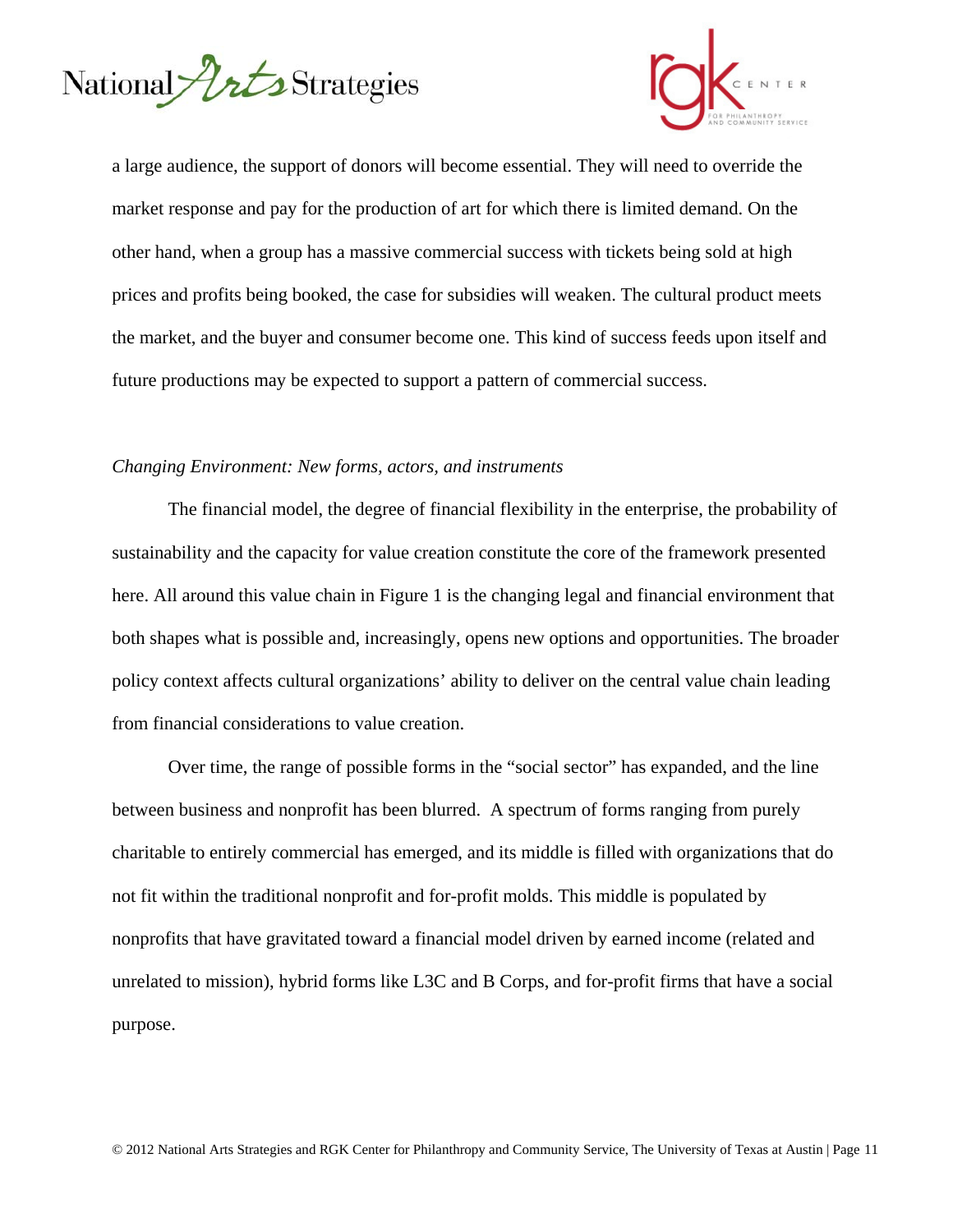



Beyond the choice of form, cultural leaders must also confront changes in the nature of the actors that shape the revenue stream of the sector. The funding scene has shifted over time to the point where impact investors, not longstanding foundation donors or individual givers, are key trend setters. These new impact investors in the sector have made strong demands for results and proof of impact, which have challenged charities and cultural organizations in particular. Compared to some human service nonprofits that have a long tradition of tracking outputs and outcomes, many cultural organizations struggle to engage with the performance measurement challenge. Many of them are caught between two equally unappealing options for dealing with the demand for metrics from the donor community. The first is to simply get very good at counting outputs (number of tickets sold, number of free tickets given away, number of education programs carried out, number of schools reached through outreach efforts, etc.) and to simply avoid the more complex topics of outcomes (how did the programs actually change the people who took part) or the even thornier question of artistic and program quality. The second approach is to focus much more on financial performance and to use a range of metrics as proxy measures for social value creation. Of course, neither move is particularly satisfying, and neither truly responds head on to the challenge of measuring performance for the increasingly demanding donor community.

In the area of fundraising, there have been a series of major changes that have swept across the field in recent years. Cultural organizations have experimented with new ways to tap into growing possibilities of online, social media fundraising, using networks and new technology to attract new support from donors who would otherwise not be accessible. While it is easy to ask others to follow one's organization on Twitter, actively managing and maximizing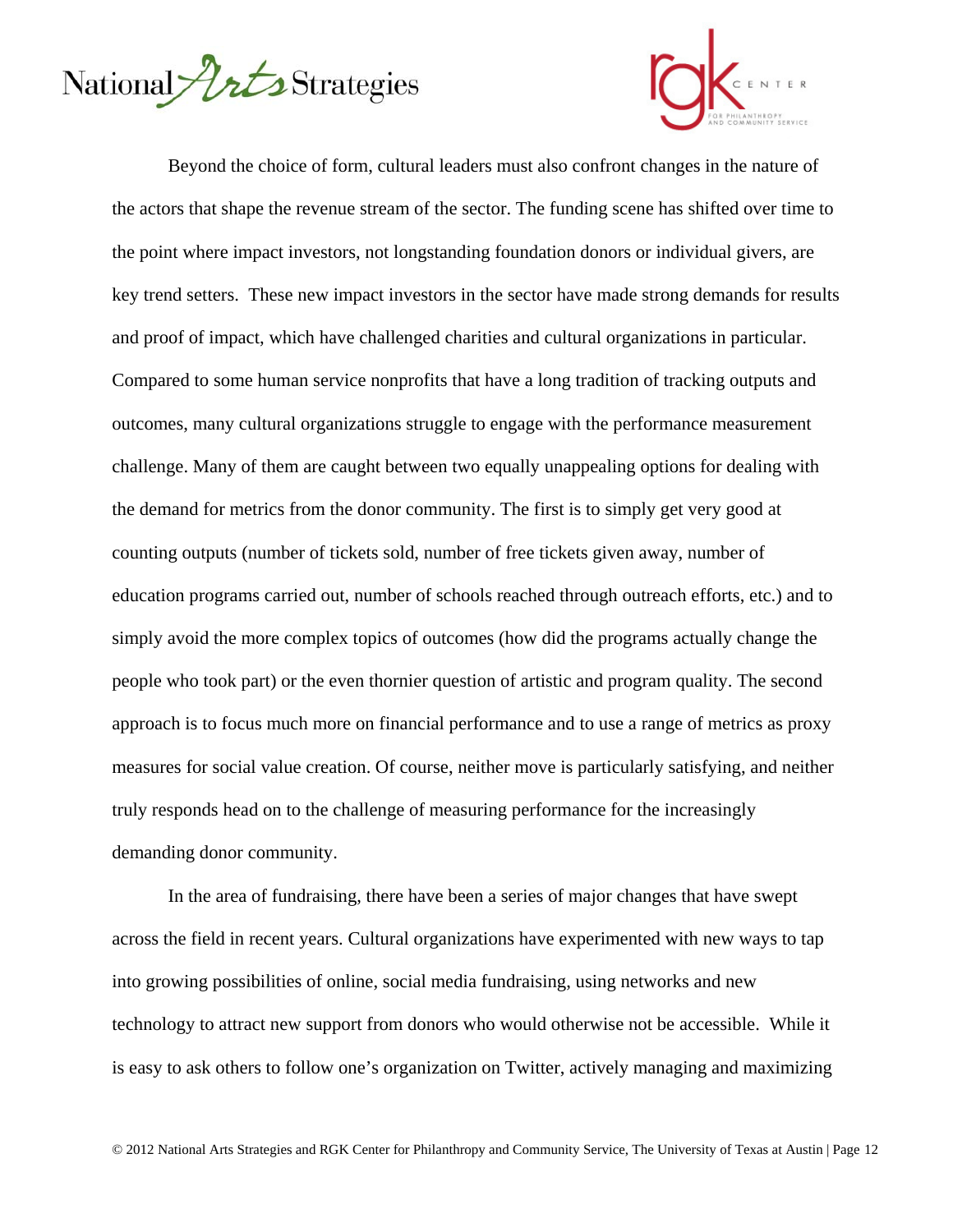



these new modes of engagement require real effort and attention. One of the implications for social media fundraising is that the model of cultivating donors has changed from one in which a small number of high stakes contacts is replaced by an approach that instead emphasizes a much larger number of more informal contacts. By building a relationship built on regular contact around content that is of interest to subscribers and supporters, social media has changed the way cultural organizations and their stakeholders interact.

At the same time, giving circles and donor advised funds within mutual funds and community foundations have emerged as important but sometimes difficult to access sources of funding. These aggregations of individual donors pose a new challenge to fund raisers since neither philanthropic form is as easy to identify and access as traditional philanthropic foundations that are listed in directories, have staffs who respond to inquiries, and are generally oriented toward interacting with nonprofit organizations. Giving circles and donor advised funds are far more private, more introspective and less open to approaches from grantseekers. This all has implications for the way fundraising is now done and will need to be done in the future.

New instruments are being used to finance social impact across the nonprofit sector and in the process create new ways to finance organizational growth. Cultural organizations need to appreciate that there are signs of a shift away from grants to quasi-equity investments, which allow investors in nonprofits to participate in the financial upside-- and downside -- of programs financed with their funds. When the program proves successful at creating a return, part of this return is shared with the investor. There have also been efforts to launch social stock exchanges that permit investments in businesses that have a social purpose, and allow these firms to raise capital more efficiently than would otherwise be possible. And there are many new ideas about